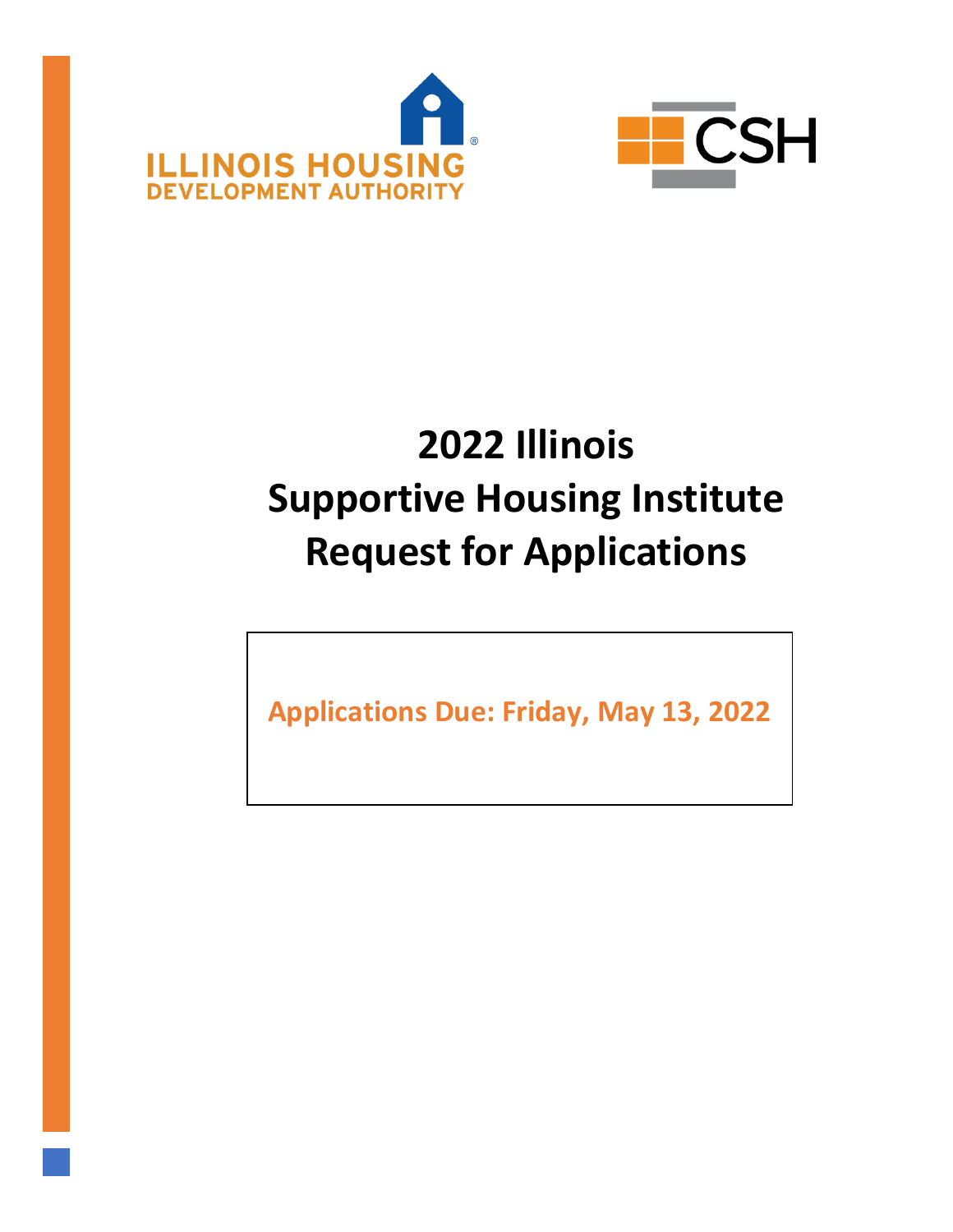The Corporation for Supportive Housing (CSH) and The Illinois Housing Development Authority (IHDA) are excited to announce their partnership for the 2022 Illinois Supportive Housing Institute ("The Institute"). The 2022 Institute will be held in Springfield, IL and will address the statewide need for Permanent Supportive Housing.

**The Institute is made possible with the support from the Illinois Housing Trust Fund.**

# **CSH**

Corporation for Supportive Housing (CSH) is a national nonprofit organization and Community Development Financial Institution (CDFI) that helps communities create permanent housing with services to prevent and end homelessness. Founded in 1991, CSH advances its mission by providing advocacy, expertise, leadership, and financial resources to make it easier to create and operate supportive housing. For more information on CSH the website at [www.csh.org](http://www.csh.org/).

# **Illinois Housing Development Authority**

Illinois Housing Development Authority ("IHDA" or "The Authority") was created by the state legislature in 1967 pursuant to the [Illinois Housing Development Act](http://www.ilga.gov/legislation/ilcs/ilcs3.asp?ActID=384&ChapterID=5) as a self-supporting agency to finance affordable housing across Illinois. The Authority does not use taxpayer dollars to sustain its operations, although it does administer publicly funded programs on behalf of the state. The Authority accomplishes its mission through several funding sources including the Illinois Affordable Housing Trust Fund, Illinois Affordable Housing Tax Credits, the allocation of federal Low-Income Housing Tax Credits and HOME Investment Partnership funds. IHDA is also a bonding authority and independently sells bonds.

# **Illinois 2022 Supportive Housing Institute Overview**

This Request for Application (RFA) intends to select teams to participate in the Institute. Over a course of 4 months the Institute will provide targeted training and technical assistance that will result in a supportive housing project development proposal. Upon completion, teams are eligible to apply for pre-development financing. **Teams are comprised of a Developer partner, Property Management partner, and a Supportive Services partner.** The Institute will create a strong foundation for new supportive housing projects and help build strong teams equipped to navigate the complex process of developing housing with support services.

# **Institute Benefits**

Upon completion, participants in the Institute will have:

- A detailed, individualized supportive housing plan that can be used to apply for funding to IHDA's Permanent Supportive Housing development financing round;
- Opportunity to apply for early pre-development financing through CSH's Project Initiation Loan Fund;
- Improved skills to create and to operate single-site and integrated supportive housing projects serving people who experience multiple barriers to housing;
- A powerful network of peers and experts to assist in project development and to troubleshoot problems;
- Post-Institute technical assistance from CSH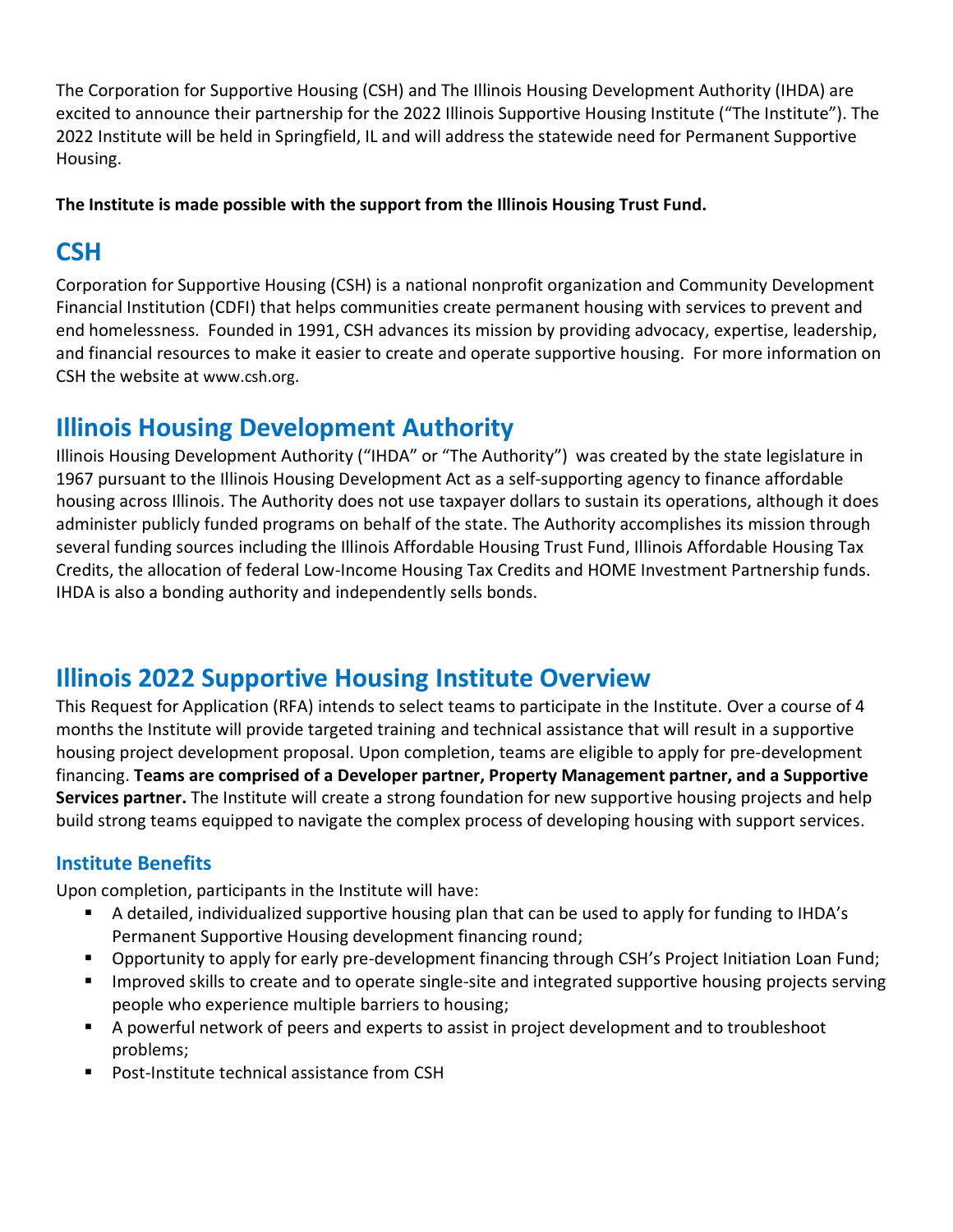#### **Institute Deliverables**

In the Institute, teams will work to develop individual supportive housing project plans. Teams will be expected to work together during and between sessions to develop the required deliverables. Due dates will be provided during the Institute. The expected team deliverables include:

- A shared team mission, vision, and mission statements; Team operating policies and protocols;
- Approved project concept, site selection, and minimum development design characteristics;
- Memorandum of Understanding among members of the team, outlining the roles and responsibilities
- Detailed service delivery and community support plan;
- **Tenant Selection and Involvement plans;**
- **Property Management plan; and,**
- **Preliminary project proposal and budgets.**

During the Institute, each team will identify a tenant population, finalize service and selection plans, identify unit size and composition, and ensure alignment with eligibility for federal and state programs providing funding for capital and rental assistance.

## **Institute Timeline and Curriculum**

**The Institute will be delivered in-person with sessions held in Springfield, IL.** Exact dates, order, and topics may be subject to change, based on final team selection and availability of trainers. Selected teams will be notified of the final agenda and dates.

**June 7-9** Session 1 Topics: Introduction to the Institute; Local and National Context; Understanding Data and Needs; Supportive Housing 101; Housing First; Predevelopment Quality Endorsement; Quality Supportive Housing; Supportive Housing Roles and Partners; Building a Network of Support and Community Buy In; Project Concept; Partnerships and Roles; Trauma-Informed Design; Integrated Housing Design; Sustainable Building

- **July 21-22** Session 2 Topics: Supportive Services Design and Delivery; Voluntary Services; Service Strategies; Support and Service Plans; Service Budgets and Sources; Staffing models; Understanding Local Funding Sources; Capital Budgets and Sources; Sample Budgets and Exercises; Development Process;
- **Aug. 3-5** Session 3 Topics: Operating Budgets and Sources; Sample budgets and exercises; Property Management; Coordinating Services and Property Management; Asset Management; Tenant Education; Eviction Prevention; Fair Housing; Confidentiality; Prep for Finale Presentations;
- **Sept. 8-9** Session 4 Topics: Quality Improvement & Evaluation; Tenant Leadership; The First Year – Move In, Engagement and Supporting Housing; Retention; Finale: **Institute team presentations to funders**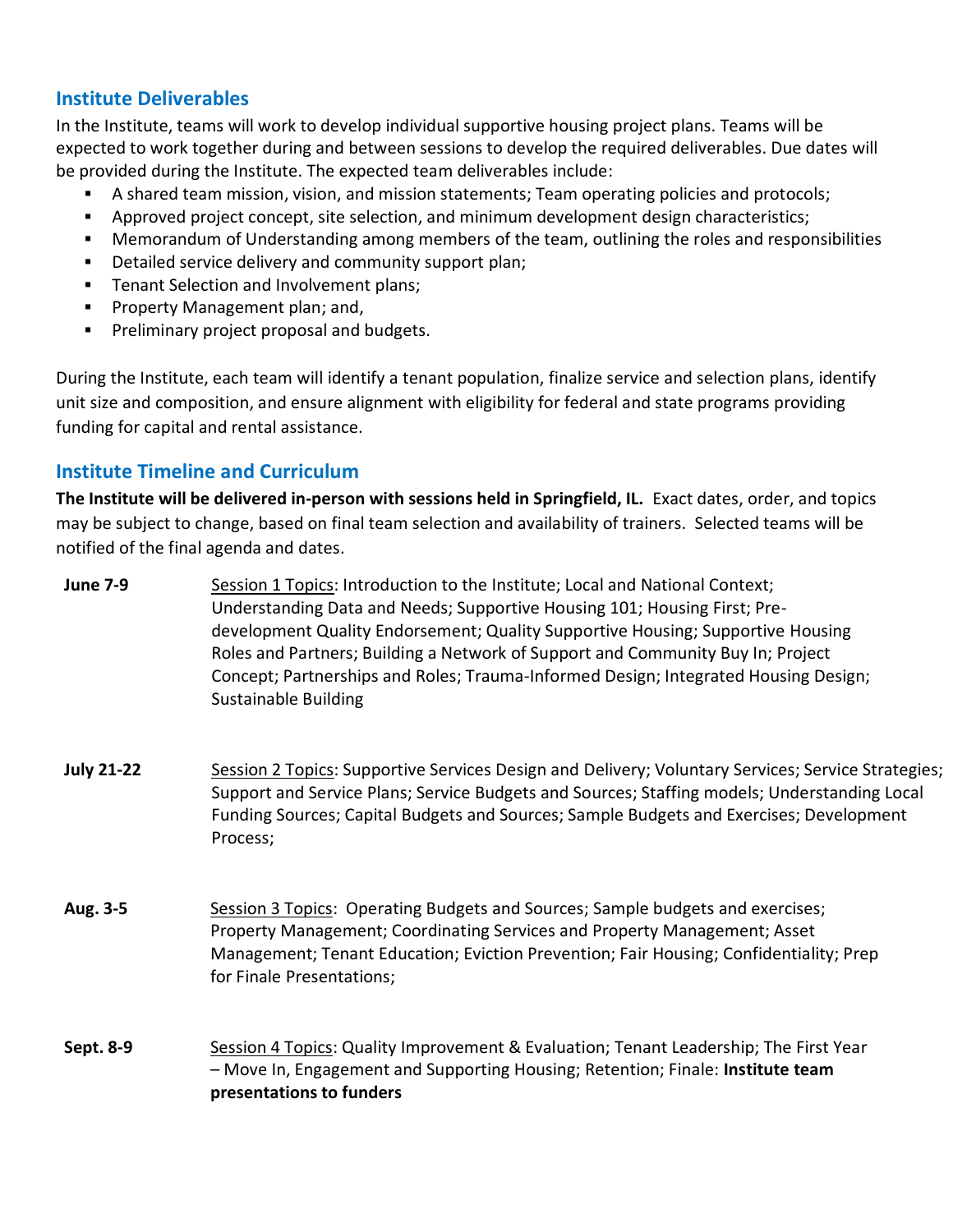#### **Team Eligibility and Selection**

Teams will be composed of three to five members to include a housing developer partner, a supportive service provider partner, a property management partner and the Owner, if not one of the other three partners. Additional team members may include, but are not limited to, persons with lived expertise, Continuum of Care (CoC) representative, trauma-informed architect, or other local partners relevant to project planning and implementation. Applicants may apply without having identified all their team members but must agree to work with IHDA and CSH to identify these partners. Organizations looking to become housing developers are welcomed and encouraged to apply.

To be selected, Teams must show a commitment to develop quality supportive housing and commit to taking a project concept from idea to completion, with the goal of having operational supportive housing units placed in service. Selection consideration will be given to quality of the response to the application, experience serving high priority populations, and capacity of the team members, including financial stability. Teams must commit to attending all training sessions offered (see Institute timeline); and persons listed as the Team participants are expected to be the same representatives who will be attending every Institute session.

#### **To provide an appropriate level of technical assistance, the Institute will be limited to 10 teams.**

#### **Eligible Supportive Housing Developments**

The Institute is designed specifically to support the creation of permanent supportive housing where:

- 100% of the units are Permanent Supportive Housing
- Housing is permanent
- Housing is affordable (<30% AMI)
- Tenant holds a lease
- Participation in services is not a condition of tenancy;
- Comprehensive case management services are accessible by tenants where they live and offered in a manner designed to maximize housing stability

Projects must be guided by the:

- **1. [CSH Dimensions of Quality Supportive Housing](http://www.csh.org/wp-content/uploads/2013/07/CSH_Dimensions_of_Quality_Supportive_Housing_guidebook.pdf)**
- **2. [Housing First Model](https://endhomelessness.org/resource/housing-first/)**

Eligible projects activities may include new construction or acquisition with rehabilitation. Applications to develop emergency shelters, transitional housing, or shared housing such as group homes or shared apartments, will not be considered.

IHDA has identified that central and southern Illinois are regions in the state that have a high level of unmet need for permanent supportive housing. Due to this need, we encourage a geographically diverse applicant pool and teams will be selected keeping this desire for geographic diversity in mind. Applications that come from outside the Chicago Metropolitan Area are preferred.

**As part of participation, the projects developed in the Institute will be eligible to apply for financing through IHDA's 2022 Permanent Supportive Housing financing.** Projects must meet all eligibility requirements, including compliance with funding sources, IHDA's underwriting and subsidy layering review, and successful completion of the Institute and Institute deliverables. Based on availability, Development teams may be eligible for IHDA's project-based rental assistance.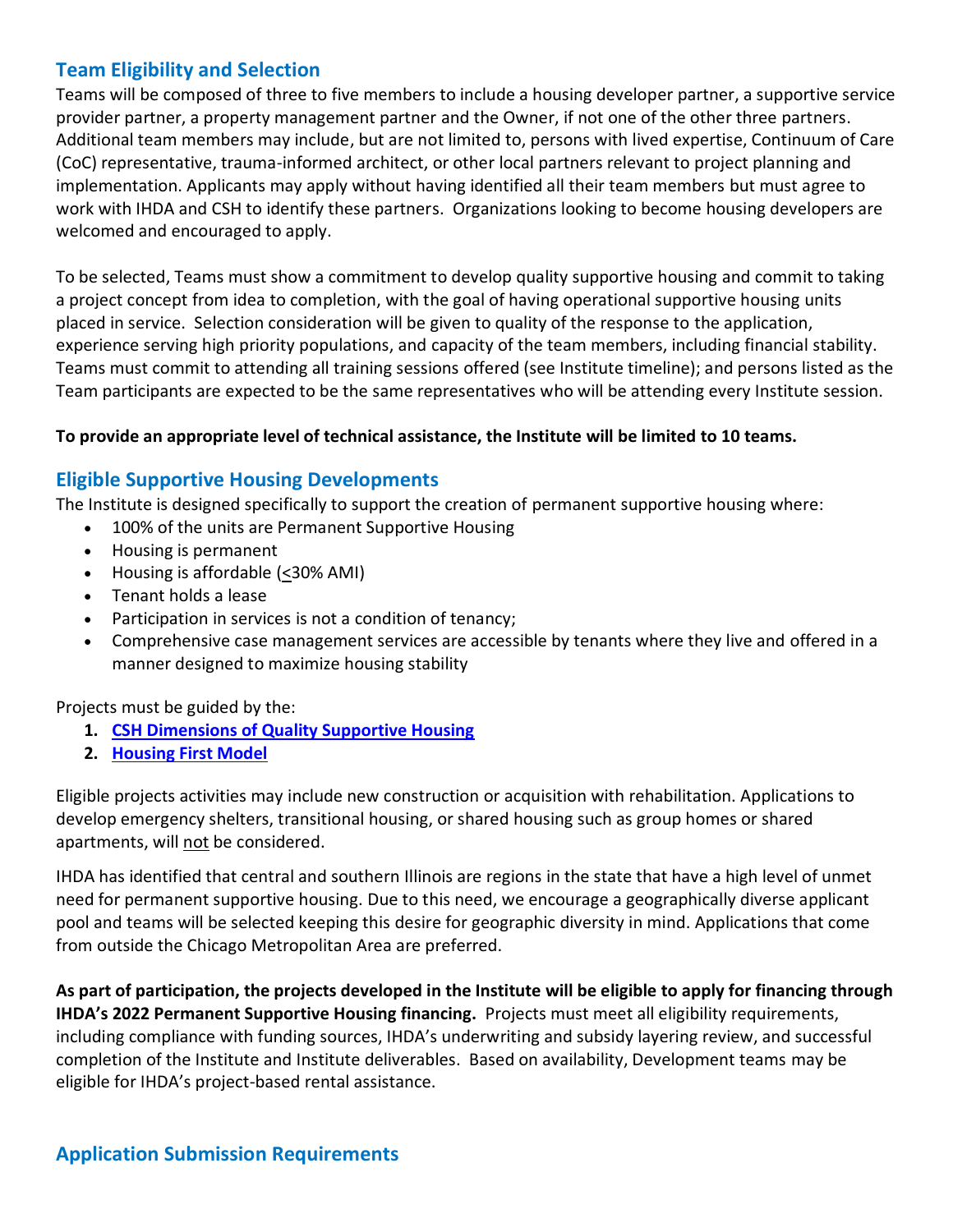The full Application Submission includes Pages 2-6 of the Application, the Narrative and the Attachments. All three sections should be submitted as PDFs.

The Narrative Questions are listed below and responses should notto exceed 8 pages. Applicants should carefully consider questionsto ensure all relevant details are provided and responses are complete.

## Project Concept

- 1. Please describe the proposed project conceptrelativetosize,scale,type (new construction or rehabilitation), design, andlocation.
- 2. Please describe the supportive services the project will offer tenants, including services the supportive service partner will provide (both on- site and off-site), description of the services other organizations may provide (both on-site and off-site), and a description of services available to tenants in the community.
- 3. Please describe the proposed property management plan including proposed staffingandon-site hours (i.e. evening, weekend, weekdays).
- 4. Please describe how the project includes culturally responsive/specific agencies or programs, and other equity measures.
- 5. Please describe the demand need for the proposed supportive housing project, citing local data sources.
- 6. Explain how the project will address the needs identified, especially the needs of people who identify as BIPOC.

## Past Experience and Partnerships

- 1. Forthe developer, owner, propertymanager and supportive service provider(s) please detail past experience in developing, owning, managing, or providing supportive services in supportive housing.
- 2. If an organization is new to supportive housing, please describe experience in serving individuals experiencing homelessness or experience in affordable housing.
- 3. Foradditionalteammembers,pleasedescribetheirexperienceandrole on the team.
- 4. orteamsincluding a person with lived experience, please describe your plan to reimburse them for their participation in the project, so that they are funded to participate like other members of the team.

#### Collaborative Experience

- 1. Please provide a summary of previous collaborations among team organizations. If team members have not worked together previously, describehoweachorganizationwasselectedand what steps the team has taken to ensure successful collaboration.
- 2. Describe partnerships with local government, the local public housing authority, or other public systems.

## Disproportionate Impact/Racial Equity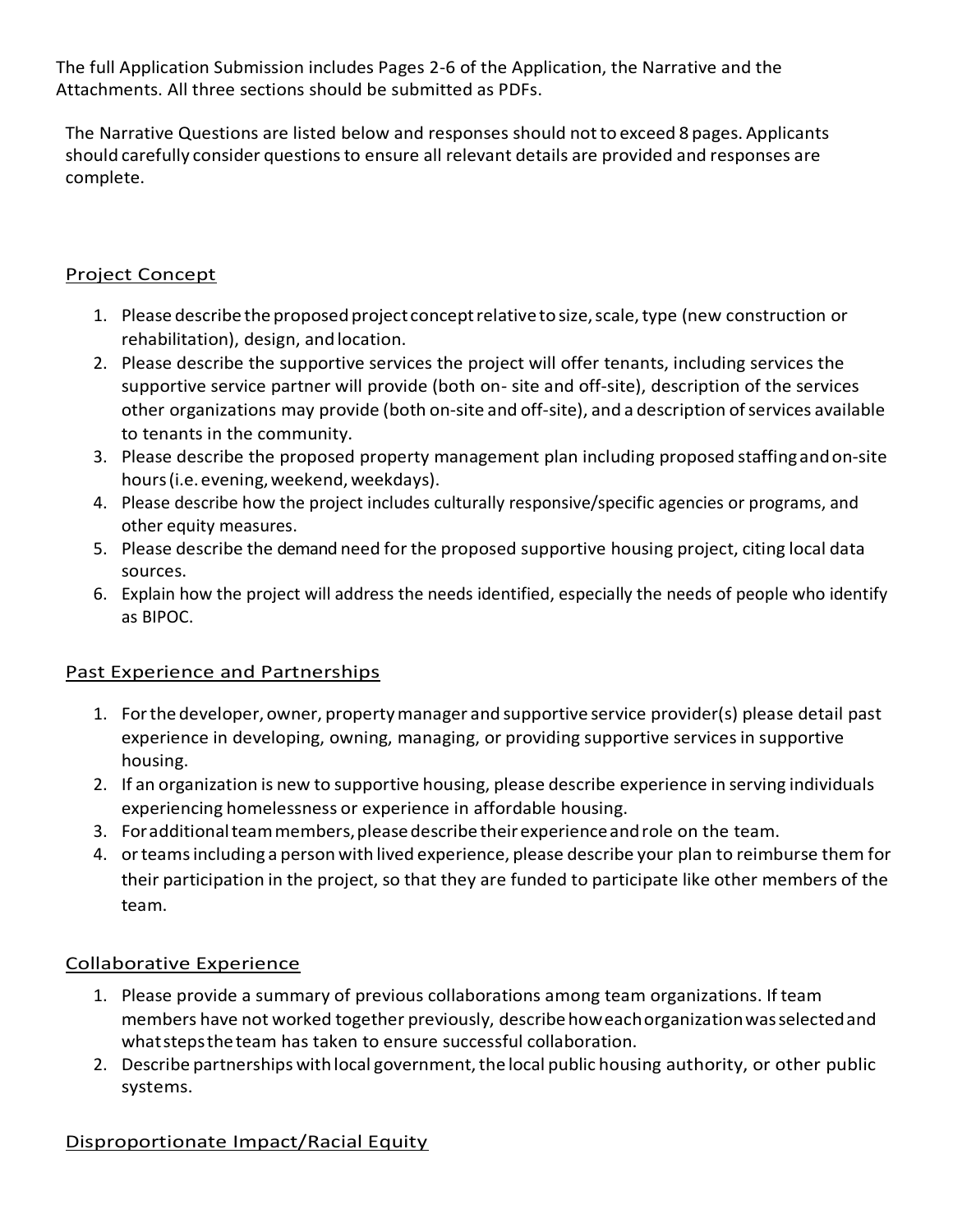- 1.Describe the demographics ofthe homeless population inthe community where the PSH project will reside.
- 2.Is there is a disproportionately high number of BIPOC (Black, Indigenous, and people of color) people experiencing homelessness in the community where the PSH project will be located?
	- a. If so, has the team included people with lived experience of homelessness who are part of the identified BIPOC communities and hasthe team including a team partner or partners who bring expertise and experience in addressing the service and housing needs of the identified communities of color in planning for the response to the RFA?
	- b. If not, how does the team plan to include the expertise of people with lived expertise of homelessness and partners who bring expertise and experience working with BIPOC communities into the design, development and implementation of the proposed project?

\*\* Please refer to the section at the end of the application titled "Application Data Resources" for information on data resources that may be useful to you. \*\*

# **Application Submission Attachments**

In addition to the Narrative document, please submit the following documentsin PDF format (as separate files from your Narrative). All attachments must be clearly labeled.

- 1. Application with Team Member Information and Project Concept filled in (Pages 2-6 of the Application document).
- 2. Attach evidence of site control, if you have it.
- 3. Most recent audited financials and year-to-date current financials for those fulfilling a primary role as developer, owner and supportive services provider.
- 4. Letters of commitment from the Executive Director or CEO of each organization/company attending the Institute. The letter should address the following items:
	- a. Commitment to developing a supportive housing project through the initiative and fulfilling the primary role for which the organization is responsible;
	- b. Capacity to dedicate time to the Institute and to attend all sessions; it is understood that some organizations may participate that are new to developing supportive housing and we want to ensure that appropriate staff time and capacity is dedicated to this initiative;
	- c. Commitmenttocommunicatewiththeboardorexecutiveleadership throughout the process to ensure board and executive leadership support;
	- d. Commitment for senior level staff and other staff as needed to participate in Institute sessions as described in the RFA;and,
	- e. Commitment to develop supportive housing that meets the requirements listed below:
		- i. Housing is permanent and affordable
		- ii. Tenants hold leases and acceptance of services is not a condition of occupancy
		- iii. Housing is based on the housing first model which includes eviction prevention and harm reductionstrategies
		- iv. Comprehensive case management services are accessible by tenants where they live and in a manner designed to maximize tenant stability and self-sufficiency
		- v. The supportive housing development must design tenant screening inamannerthat ensures tenants are not screened out for having too little or no income, active or a history of substance use, a criminal record (with exceptions for program mandated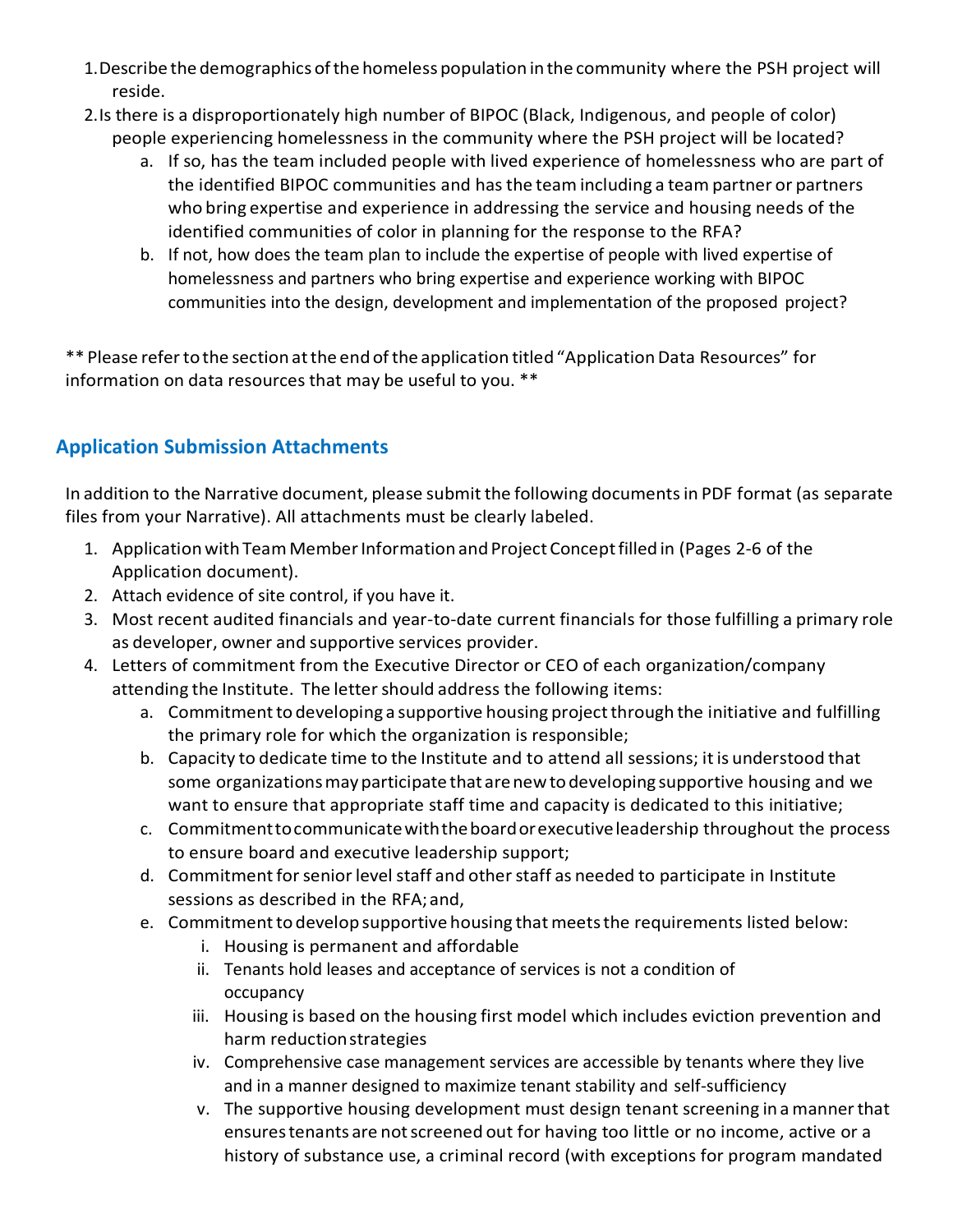restrictions), or a history of victimization; e.g., domestic violence, sexual assault or abuse

vi. ThedevelopmentwillusetheContinuumofCare's(CoC) Coordinated Entry system for referrals to the Supportive HousingunitsandmustreportthroughtheCoC's Homeless Management Information System(HMIS)

#### *Please note that if your team is accepted into the Institute, your team will be asked to provide the following by June 1, 2022:*

 Letter from a board chair or member of board executive committee of not-for-profit project partners affirming commitment to participate in the Institute and adhere to the guidelines provided through the RFA.

# **Application Submission Instructions**

Teams interested in participating in the 2022 Institute must submit complete RFA responses by the deadline. The Application Review Team will evaluate all applications and notify applicants of their selection. Submission of an application represents a commitment for the team to attend all Institute sessions. The application must be completed in its entirety. Incomplete applications will not be considered.

#### **Application Submission: Friday, May 13, 2022**

**Submission:** Submit an electronic copy of the application and the attachments in PDF form to CSH by email to: [Illinois.institute@csh.org](mailto:Illinois.institute@csh.org) An email confirmation will be provided as proof of receipt. If you do not receive a confirmation within 24 hours of submission, please contact: [Illinois.institute@csh.org.](mailto:Illinois.institute@csh.org) All proposals submitted will be evaluated and respondents will be notified of the selection by June 1, 2022.

**Questions:** If you have questions on this application, please contact: Angela Brooks

CSH Director, Illinois Program [angela.brooks@csh.org](mailto:angela.brooks@csh.org)

## **Application Scoring Criteria**

Each question must be answered, or no points will be given to the Applicant for that question. When answering a question, the full answer must be provided; partial responses will score accordingly. Do not reference another document or the answer to another question in lieu of fully answering a particular question. Points will be awarded by CSH and IHDA evaluators based upon the degree to which Applicants clearly and completely demonstrate their ability with respect to the following categories:

| <b>Project Readiness &amp; Accessibility: 10 points</b> |                                                                                                                                                                                                                                                                                                           |
|---------------------------------------------------------|-----------------------------------------------------------------------------------------------------------------------------------------------------------------------------------------------------------------------------------------------------------------------------------------------------------|
| 5 Points                                                | Provide Evidence of site control                                                                                                                                                                                                                                                                          |
| 5 Points                                                | Explain how accessible the location is to community-based services, resources,<br>and amenities. Provide demonstrated planning to ensure service access for<br>future residents. If no location is known at this time, describe how will the<br>team prioritize location accessibility in site selection. |
| <b>Need and Demand for Project: 15 points</b>           |                                                                                                                                                                                                                                                                                                           |